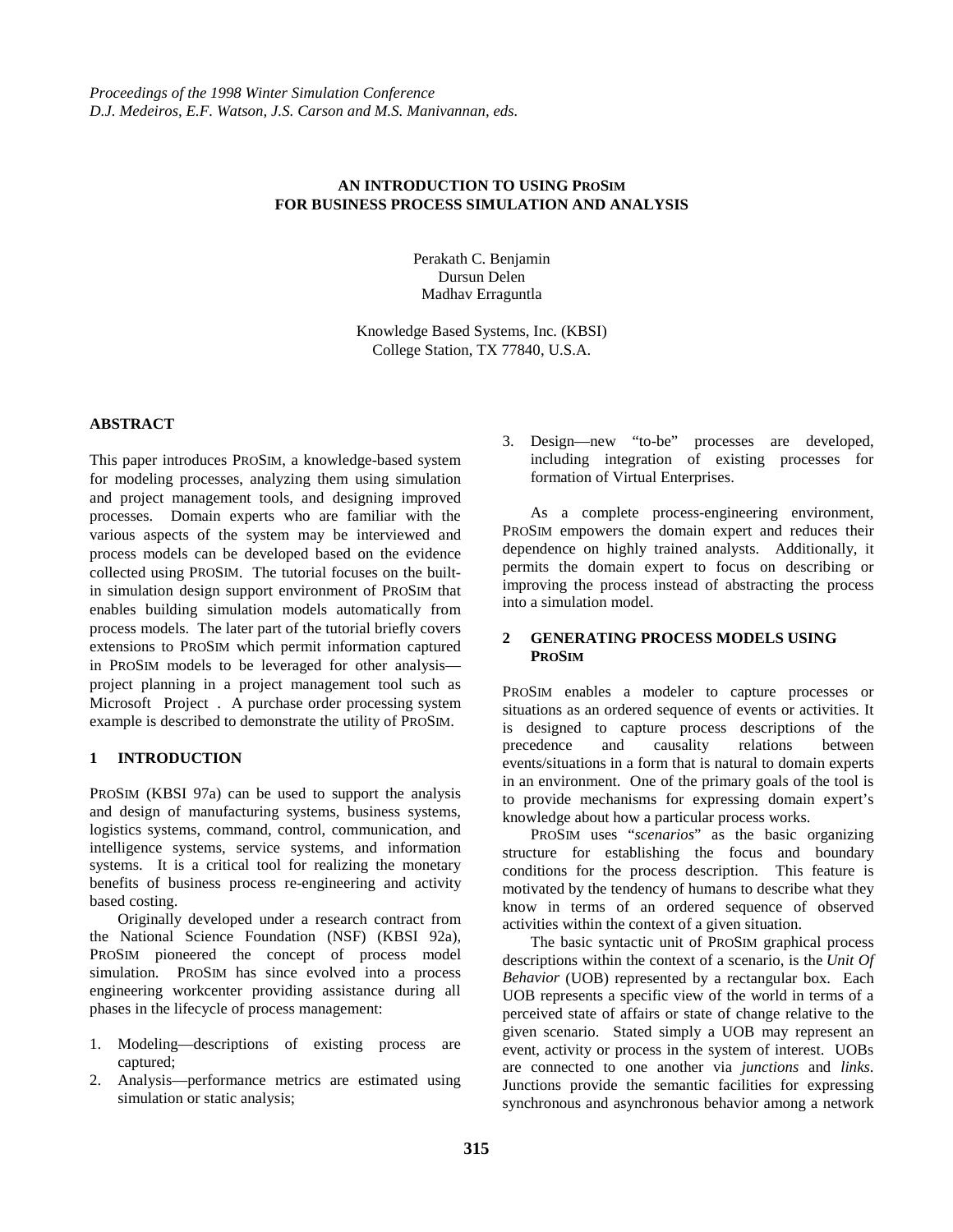of UOBs. Links represent temporal precedence, object flow, and relations between UOBs. Each UOB can have associated with it both descriptions in terms of other UOBs (a decomposition of a parent UOB) and a set of participating objects and their relations (an elaboration).

Let us consider a situation of an analyst interviewing a purchase department manager to capture main activities involved in generating purchase orders at the company. The purchase department manager is mainly responsible for the processing of purchase request forms, finding existing suppliers for the part, inviting bids from potential suppliers, receiving bids, evaluating bids, placing purchase orders, and acquiring the material. First, the initiating department (typically design or process planning) formally requests the needed material. If the requested material has existing suppliers, a purchase order can be placed immediately. On the other hand, if the requested material is new, or the existing supplier no longer produces the part, then the purchase department has to invite bids from potential suppliers, receive the bids, evaluate the bids, and place a purchase order to the selected supplier. The process flow diagram that depicts the sequence of activities involved in the purchase order generation process can be captured using PROSIM and is shown in Figure 1.

# **3 GENERATING SIMULATION MODELS USING PROSIM**

The intelligent support provided by PROSIM reduces the expertise required to design effective simulation models and perform simulation experiments. It provides an environment in which users can develop designs for discrete event simulation models from process descriptions and supports the conceptual modeling activities at various stages of the model design process. PROSIM can be used to support the analysis and design of manufacturing systems, business systems, logistics systems, command, control, communication, and intelligence systems, concurrent engineering systems, service systems, and information systems. It is a critical tool for realizing the monetary benefits of business process re-engineering and activity based costing.

PROSIM has a built-in simulation model design support environment. In other words, it has an expert system programmed to provide expertise at a level comparable to that of a simulation-modeling expert. Process flow diagram constructs, UOBs, objects, and junctions, are required to be detailed within PROSIM in order to generate a simulation model. Consider the *request for bids* UOB in



Figure 1: A Process Flow Diagram of the Purchase Order Process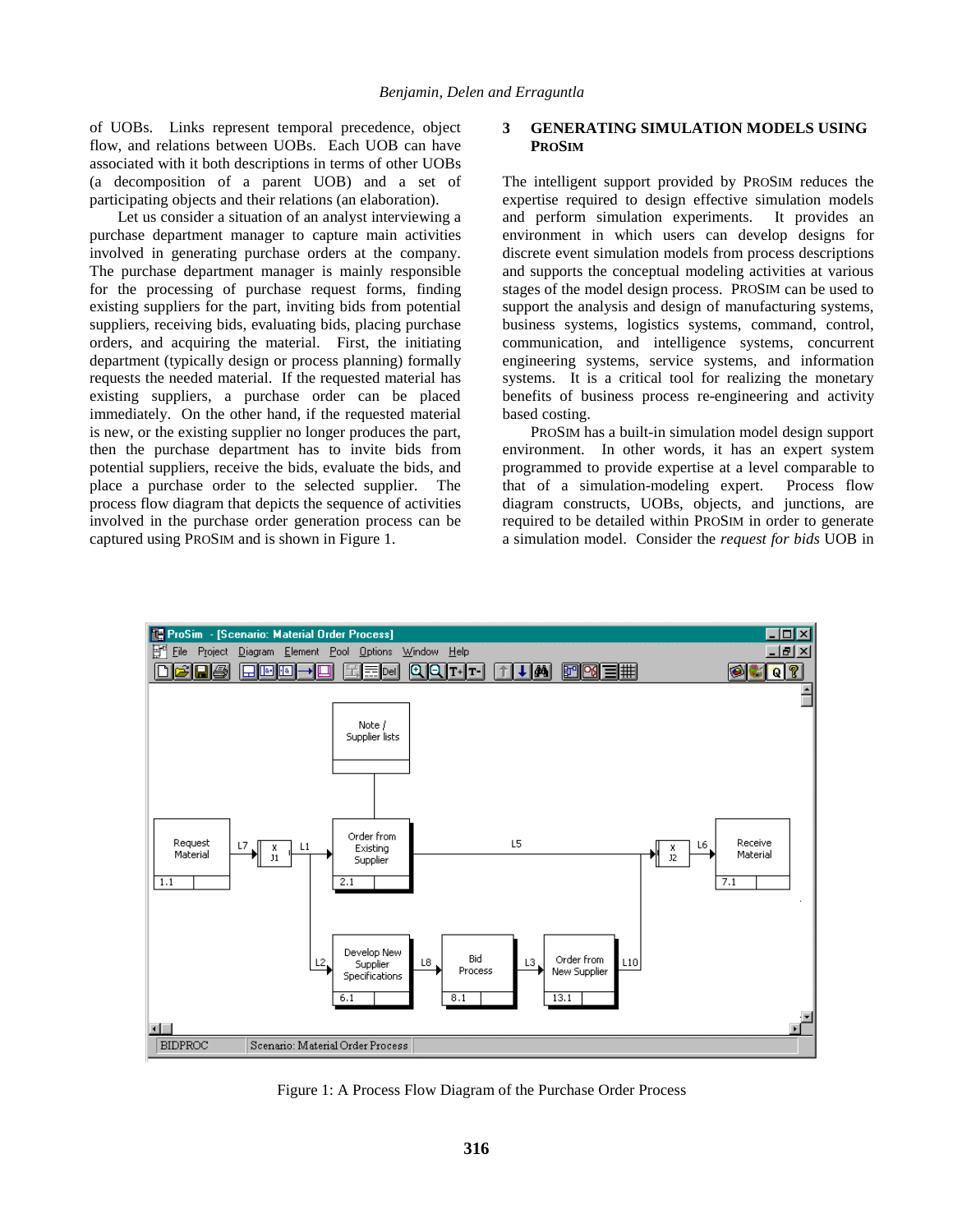the example process flow diagram in Figure 1. The real world objects that participate in the process of requesting bids are "Technical Package," "Purchase Department Manager," "Potential Supplier List," "Bid Package," and "Building 1." A "technical package" contains the technical data of the part to be ordered. The technical data of the part may include engineering specifications, tolerances, material to be used, special tools and jigs required to manufacture the part. A "Purchase Department Manager" requests a bid by sending a technical package along with the bid package to potential suppliers. The "Potential Supplier List" consists of details of all the potential

|                   | <b>Sim. Info For: Request Bids</b>                |                       |
|-------------------|---------------------------------------------------|-----------------------|
| Location/Queue:   | <b>Computer [Location]</b>                        |                       |
|                   |                                                   |                       |
|                   | <b>Process Times (By Entity):</b>                 |                       |
| New Orde:         | n 5                                               | <b>Build Eunction</b> |
| <b>Bid Pack:</b>  | Normal(5.0, 1)                                    |                       |
| Technica:         | Normal[12.0, 2.0]                                 |                       |
|                   |                                                   | Set                   |
|                   | <b>New Process Time:</b>                          |                       |
| Normal(12.0, 2.0) |                                                   |                       |
|                   | <b>Resource Rules (By Entity):</b>                |                       |
| New Orde:         | Order Pr#1                                        | <b>Build Rule</b>     |
| <b>Bid Pack:</b>  | <b>Purchasing Manager</b>                         |                       |
| Technica:         | <b>Engineer</b>                                   |                       |
|                   |                                                   | Set                   |
|                   | <b>New Rule:</b>                                  |                       |
| Engineer          |                                                   |                       |
| <b>Objects</b>    | Costing<br><b>OK</b><br><b>Entity Type Change</b> | Cancel<br>Help        |

Figure 2: Dialog Box for Detailing a Unit of Behavior

suppliers such as "supplier code," "supplier name," "supplier address," "supplier manufacturing capabilities." The "Bid Package" consists of information about the requirements of the bid responses, financial details, and other contractual details. This activity is performed in the location "Building 1."

In PROSIM, a dedicated resource is categorized as either a *location* or a *queue*. The location label is provided whenever a non-waiting activity is represented by the UOB. If the UOB is used to represent a waiting activity, the dedicated resource is associated as a queue. Flow objects that participate in UOBs are called *entities*.

# **3.1 UOB Detailing**

The dialog box shown in Figure 2 is used to record the process times for the *Request Bids* UOB. Process times are recorded for the entities that participate in the process. The names of the entity objects that participate in this UOB are New Material Request Form (labeled "New Order"), "Bid Package," and "Technical Package." The process time for "New Order" is a constant of 0.5 days. The process time for "Bid Package" is a normal random variable with a mean of 5 days and a standard deviation of 1 day. The process time for "Technical Package" is a normal random variable with a mean of 12 days and a standard deviation of 2 days. The Objects such as "computers," "personnel manager" are categorized as *resources* in PROSIM. Resource objects, as well as other objects, can be shared between different UOBs in a PROSIM model.

# **3.2 Entity Detailing**

Entities flow between UOBs in a scenario. The interarrival time distribution is an item of information required to simulate the behavior of entities in a system. Figure 3 displays how the details of "New Material Request Form" are recorded in a PROSIM model. Observe that the interarrival time for this entity is a negative exponential random variable with a mean of 10.0 time units. The arrival point is the first process visited by the entity as it flows through the scenario.

| <b>Edit Entity</b>                                       |                                            |                                    |  |
|----------------------------------------------------------|--------------------------------------------|------------------------------------|--|
| Arrival Mode:<br>C Active<br>○ Passive                   | <b>Arrival Point:</b><br>Set Arrival Point | <b>Request Material</b>            |  |
| <b>Batch Size:</b><br>Inter-Arrival Time: Negexp(10.0,1) | Alias: New_Orde                            | Sim. Icon<br><b>Build Function</b> |  |
| <b>OK</b><br>Help<br>Cancel                              |                                            |                                    |  |

Figure 3: Entity Detailing

# **3.3 Decision Logic Specification**

Junctions in PROSIM provide a mechanism to specify the logic of process branching. Different junction types are supported in PROSIM to aid in capturing the semantics of branching in real-world processes (Figure 4). Junctions support the description of 1) a process that splits into two or more process paths, or 2) two or more process paths converge into a single process. Junctions are classified in three different ways. First, they are classified according to the logical semantics involved: *AND* (&), *OR* (O), and *exclusive OR* (X)*.* Junctions are further classified as either *fan-in* or *fan-out*, based on whether they represent a *convergence* or a *divergence* in the logic of the process description. They are also classified based on the coordination of the timing of the associated UOBs as either *synchronous* or *asynchronous* (KBSI 1992b).

An exclusive OR (X) junction is used to model decision logic. In our purchase order processing example, an exclusive OR junction is used to represent the logic that activity "request material" is followed exactly by one of the following two activities: 1) "order from an existing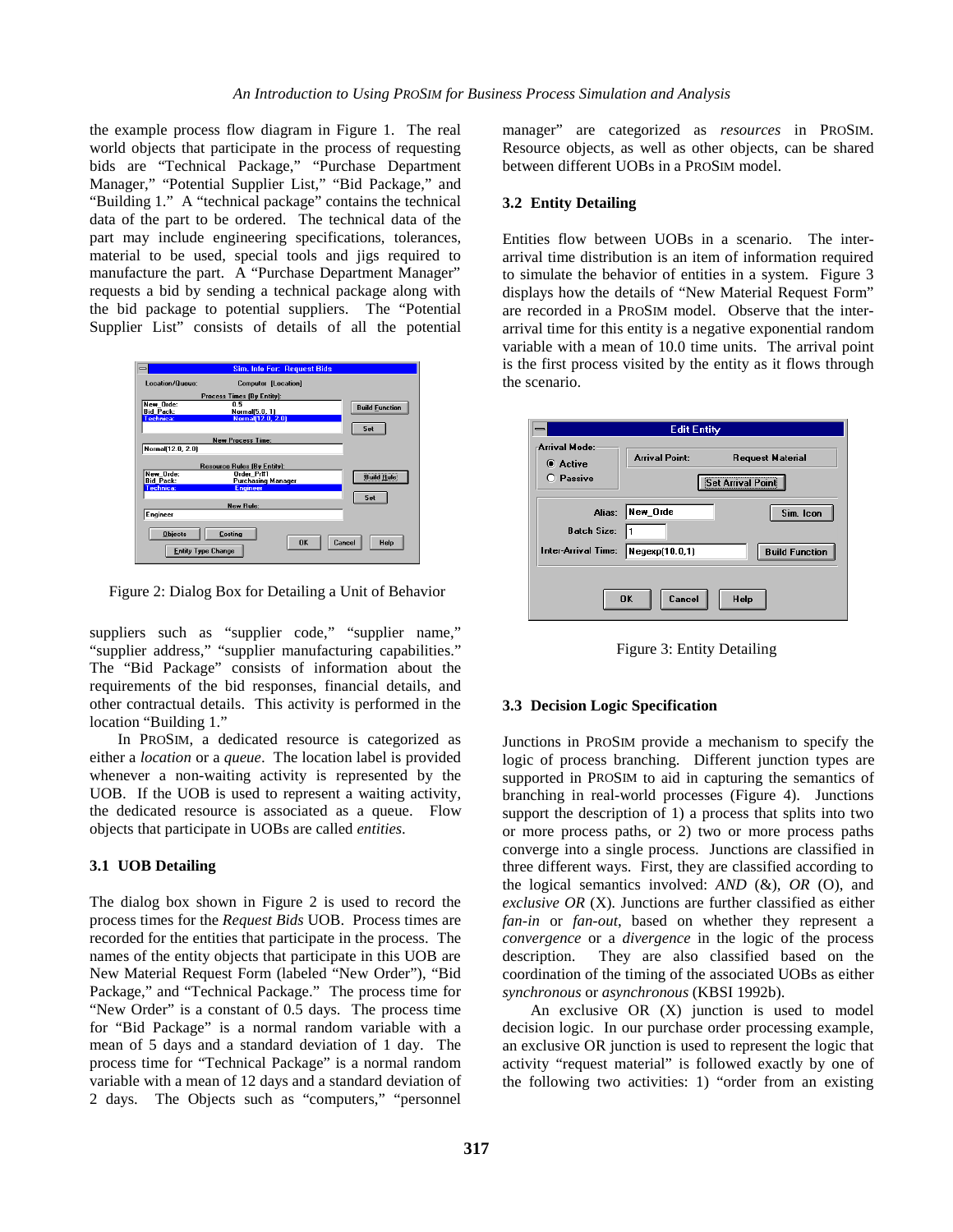supplier", or 2) "request bids from new suppliers" with probabilities of 0.8 and 0.2, respectively (Figure 5).

| <b>Add Junction</b>                                                                                                |                                                    |  |  |  |
|--------------------------------------------------------------------------------------------------------------------|----------------------------------------------------|--|--|--|
| Junction Type:<br>$\bigcirc$ Async AND<br>◯ Sync AND<br>$\bigcirc$ Async OR<br>$\bigcirc$ Sync OR<br>$\bullet$ XOR | Fan Type:<br>$\bullet$ Fan-In<br>$\bigcap$ Fan-Out |  |  |  |
| <b>Create</b>                                                                                                      |                                                    |  |  |  |
| Help<br>Done                                                                                                       |                                                    |  |  |  |

Figure 4: Adding a Junction

| <b>Edit Probability</b>                                                |  |  |
|------------------------------------------------------------------------|--|--|
| Terminal:<br>Probability:                                              |  |  |
| <b>Order from Existing</b><br>0.8<br><b>Develop New Supplie</b><br>0.2 |  |  |
|                                                                        |  |  |
|                                                                        |  |  |
|                                                                        |  |  |
|                                                                        |  |  |
| <b>Total Probability:</b>                                              |  |  |
| Set<br>10.2<br>Item Probability:                                       |  |  |
| <b>Help</b><br>Cancel<br><b>OK</b>                                     |  |  |

Figure 5: Junction Detailing

#### **3.4 Performance Metric Specification**

The goal in designing a simulation model is to generate data to answer a set of questions. Examples of questions include, "What is the total process time?", "What is the resource utilization?". PROSIM provides support for designing instrumentation to help answer these questions. In other words, PROSIM helps you select appropriate performance metrics that will automate the generation of output data to answer the questions. For example, the performance metric used to answer the first question is *Process Time* for the UOBs "preparation of bid package," "preparation of technical package," "filling in new material request form," and "filling in the repeat material request form." The PROSIM dialog boxes used to specify these performance metrics are shown in Figures 6 and 7.

| <b>Simulation Report Generation</b>                                                                      |                                                                           |  |  |  |
|----------------------------------------------------------------------------------------------------------|---------------------------------------------------------------------------|--|--|--|
| Generate Reports For:<br>$\overline{\mathbf{X}}$ Cost<br>Utilization<br>$\overline{\mathsf{x}}$ Capacity | <b>Detail Cost</b><br><b>Detail Utilization</b><br><b>Detail Capacity</b> |  |  |  |
| <b>Filename of Report File:</b><br><b>METRICS.DAT</b>                                                    |                                                                           |  |  |  |
| Detail Graphs                                                                                            |                                                                           |  |  |  |
| Include Description Text In Simulation Model.                                                            |                                                                           |  |  |  |
| Cancel<br>OK<br>Help                                                                                     |                                                                           |  |  |  |

Figure 6: Simulation Performance Metrics Specification

| <b>Capacity/Throughput Detailing</b>                                                                                       |                                  |                     |
|----------------------------------------------------------------------------------------------------------------------------|----------------------------------|---------------------|
| <b>Entities</b>                                                                                                            | <b>Current Measurements:</b>     |                     |
| <b>Bid:</b><br><b>Bid Pack:</b><br>Existing:<br>New_Orde:<br>Order:<br>Technica:                                           | РT<br>РT<br>PТ<br>PТ<br>PТ<br>PT |                     |
| <b>Measurements:</b><br>Output / Unit Time [OUT]<br><b>X</b> Process Time [PT]<br>Percent Yield [%Y]<br>Percent Scrap [%S] |                                  | <b>Set Measures</b> |
|                                                                                                                            | <b>OK</b><br>Cancel              | Help                |

Figure 7: Metrics to Compute Process Time

#### **3.5 Model Verification**

In the context of PROSIM, model verification is defined as the process of ensuring that the minimum amount of information required to generate a WITNESS simulation model exists in the process model. Model verification is performed using the *Model Verification* option in the Diagram menu in PROSIM. A more detailed description is given in the *PROSIM User's Manual and Reference Guide* (1997).

#### **3.6 Simulation Model Generation**

PROSIM simulation model design specifications are now transformed to an equivalent representation in the WITNESS Command Language. This is done by using the *Build Simulation Model* option in the PROSIM File menu.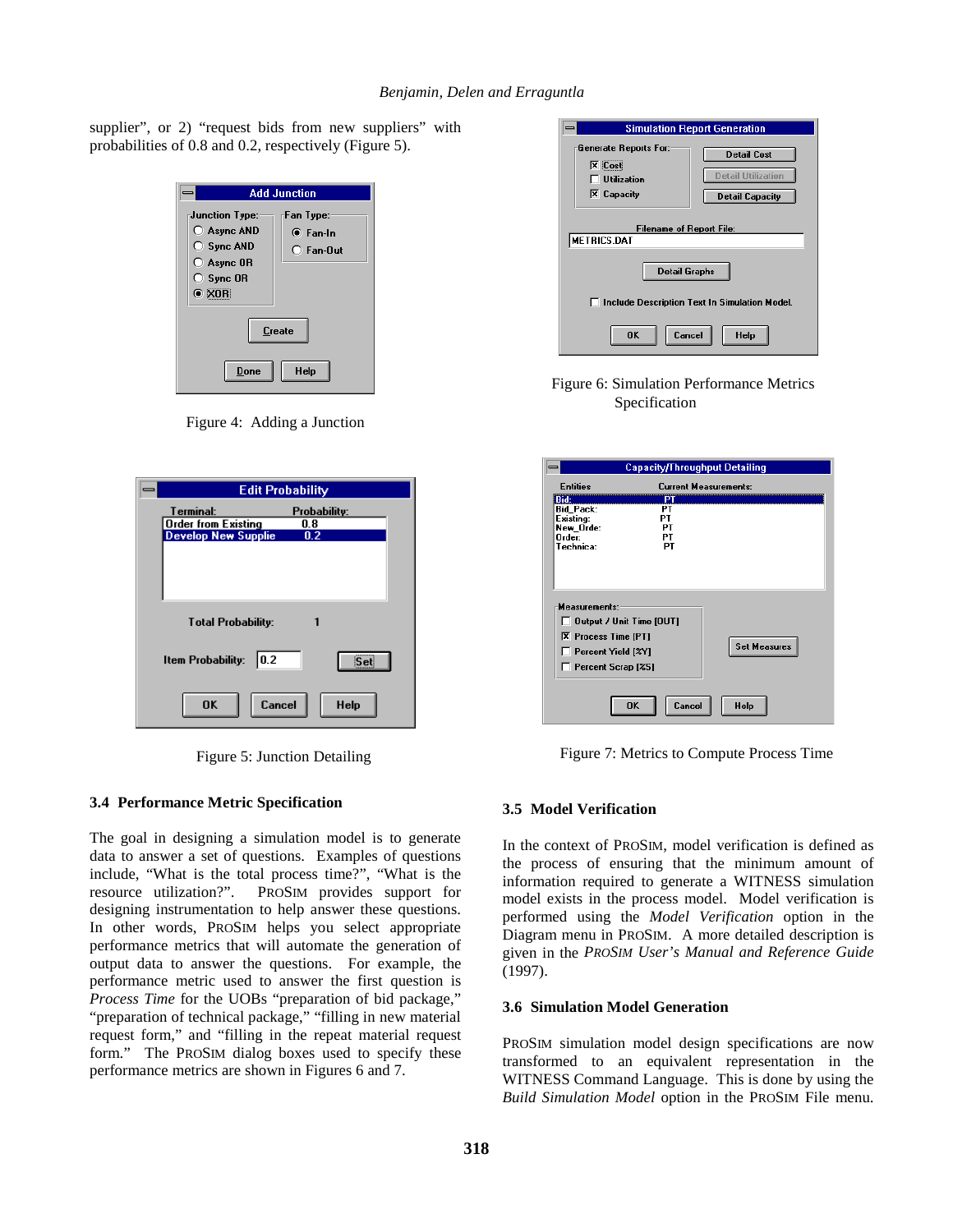After the model has been generated, the next step is to open the application and load the model using the *Read Commands* option in the Model menu (see Lanner Group 1997). After the WITNESS model has been loaded, the user can run the model and generate the desired performance metrics. WITNESS provides state-of-the-art capabilities for simulation-based analysis and experimentation. An analyst knowledgeable in the WITNESS language may customize the PROSIM-generated model if necessary.

A unique feature of PROSIM is the ability to generate multiple simulation models from one process model. The value of this capability is immediately obvious when one realizes that there is no such thing as "the" simulation model; each model is built to answer specific questions. PROSIM not only permits a hierarchical process description but also allows simulation model to be generated at different levels of abstraction. In other words the user can specify whether to include activities contained in the decomposition of a high level activity (UOB) in the simulation model. For an initial analysis the process may be simulated at a high level and finer level of granularity may be specified for a more robust simulation later on.

In addition to simulating a process at different levels of abstraction, PROSIM allows the user to generate two different types of simulation models: Location-constrained, and Activity-centered. In the former, PROSIM Locations, e.g., desk, department, machine, etc., are the focus of the simulation and an Entity may visit the Location several times to participate in the different Processes that occur at that Location. In the later approach, there is a one-to-one relationship between Processes, i.e., UOB, and Machine in WITNESS. A unique conceptual Location is created and assigned to each Process to build a process-centered simulation. During simulation, an Entity makes multiple visits to a Machine only if it participates in the same process more than once. Physical locations, such as desk, department, and machine, are modeled as Resources if they are a constraining factor. The Location quantity should reflect the number of parallel activations of the Process. In the case of unlimited parallel activations, the Location quantity should be at least equal to the maximum number of Resource available for performing that Process. This latter approach is useful in activity-centered analysis, which requires answering questions such as "Which activity (or process step) is the bottleneck in the purchasing process?"

# **4 MANAGING PROJECS USING PROSIM AND PROJECTLINK**

PROJECTLINK (KBSI 1997b), an add-on module to PROSIM, enables information in a PROSIM process model to be leveraged for analysis using a project management tool, e.g., MS-Project. PROJECTLINK facilitates an

alternative approach to process analysis since a detailed simulation-based analysis is often unnecessary in order to obtain an estimate of metrics such as resource utilization. Static analysis using the resource leveling function in project management tools may be adequate for identifying resource contention problems resulting from the process design. Additionally, Critical Path analysis may help identify process steps that need to be performed in parallel with other activities so that the overall cycle-time is reduced. A link between process modeling and project planning is also useful during the implementation of large, perhaps infrequently occurring processes such as a shuttlelaunch at NASA.

Since PROJECTLINK is a two-way bridge between process modeling and project planning, it gives rise to other useful and interesting possibilities. Project planning analysis can identify limitations and mandate changes to the project plan. The resulting changes can then be brought back to the process model in PROSIM. Alternatively, an existing project plan can be imported into PROSIM for performing dynamic analysis using the PROSIM-generated WITNESS simulation model.

The implementation of PROJECTLINK makes the exchange of information between a process model and project plan (in either direction) transparent to the user. In most cases, only one piece of additional information is needed to go from a process model to a project plan: the user selects one path from the options available at each "OR" or "XOR" junction. The process model is then exported using the Export menu item in the File menu. PROJECTLINK is then activated from the Launch Application menu item. A file containing the project plan is generated in the Microsoft Project Export format (.MPX file) and the project management tool is launched using this file. Figure 8 shows the PROJECTLINK-generated project plan for the Purchase Order process model described earlier.



Figure 8: A Project Plan of the Purchase Order Process

Converting a project plan into a PROSIM process model is just as easy to do. The file is saved in the .MPX format and PROJECTLINK is launched by selecting the "Launch ProjectLink" menu item (appended to the Tools menu in MS-Project during installation.) When bringing in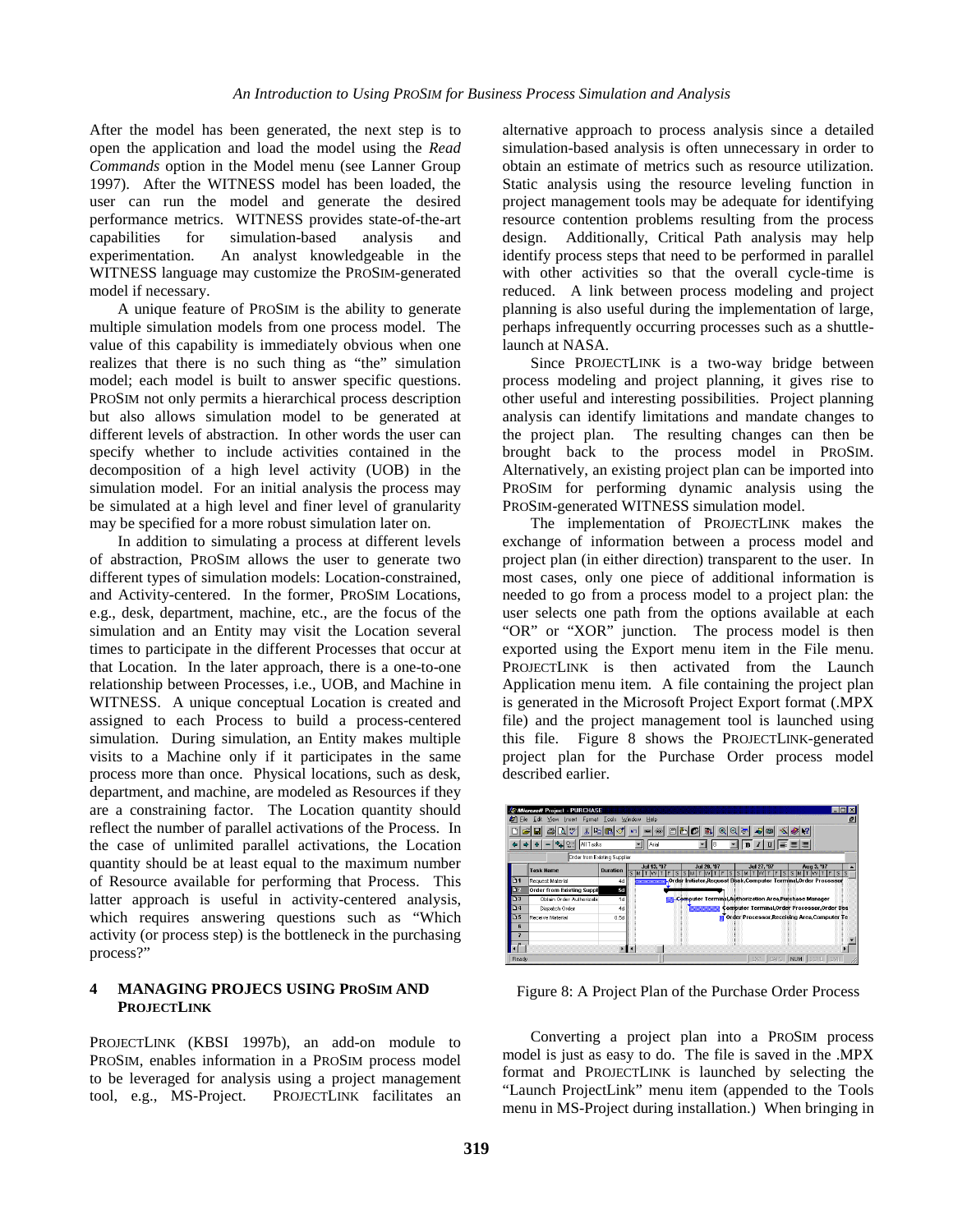a project plan into an existing process model the user has the option of merging the changes with the older process model, or creating a new process model.

#### **5 IMPROVING PROCESSES USING PROCESS DESIGN ASSISTANT**

The most recent extension to PROSIM is the Process Design Assistant (PDA): a knowledge-based design assistant that facilitates process design by analyzing process models for consistency, completeness, and potential improvement opportunities (KBSI 97b). A process designer can use the PDA to diagnose possible errors in the model and identify areas for improvement. Given a process model, PDA will check whether the information is complete and consistent with respect to the process design intent. It performs different kinds of qualitative and quantitative analysis and produces a variety of metrics that are useful for process improvement and re-design.

PDA consists of a repository of rules that can be executed on selected process models. Each of the rules checks for some desired feature of a complete, comprehensive and valid process model. PDA was developed in a manner to facilitate addition of new rules and customization of how the rules are organized. The screen below provides a means to organize, manipulate, select and execute rules. The rules in PDA are organized into two classification schemes: based on Rule Class and based on Rule Domain. Rule Domain refers to the domain of application such as BPR, CPI, lean logistics, concurrent engineering, CALS/EDI, etc. Rule Class refers to the basic rule types such as completeness, consistency, cycle-time improvement, quality improvement, coordination, metrics, etc. These two classification schemes are used to help browse through the rules and select the most appropriate rules for execution. The PDA rules may be customized for different domains by indicating which rules classes are relevant.

During execution the user simply selects the process model to be analyzed and selects the set of rules to be executed as shown in Figure 9. PDA executes all selected rules sequentially on the selected process models and identifies the problems or potential improvement opportunities with the selected model. The analysis results are displayed as shown in Figure 10. PDA also contains an Agenda Manager, which can be used to keep track of the tasks to be performed to fix problems with different process models. PDA analysis results can be automatically updated as action items in the Agenda Manager for the selected process model.



Figure 9: Rule Selection in PDA



Figure 10: Results from a PDA Process Analysis

#### **5 POTENTIAL BENEFITS OF USING PROSIM**

PROSIM provides an integrated approach to enterprise process engineering through the integration of: 1) modeling methods with performance analysis methods, and 2) qualitative and quantitative techniques. As a simulation model generator, PROSIM has the following potential benefits: 1) it enables novice simulation modelers to develop and use complex simulation models, 2) it encourages and promotes the use of simulation as a decision support tool among a wide group of users from a variety of application domains, 3) it substantially reduces time and effort needed to develop simulation models, and 4) it facilitates the capture and retention of simulation model design rationale.